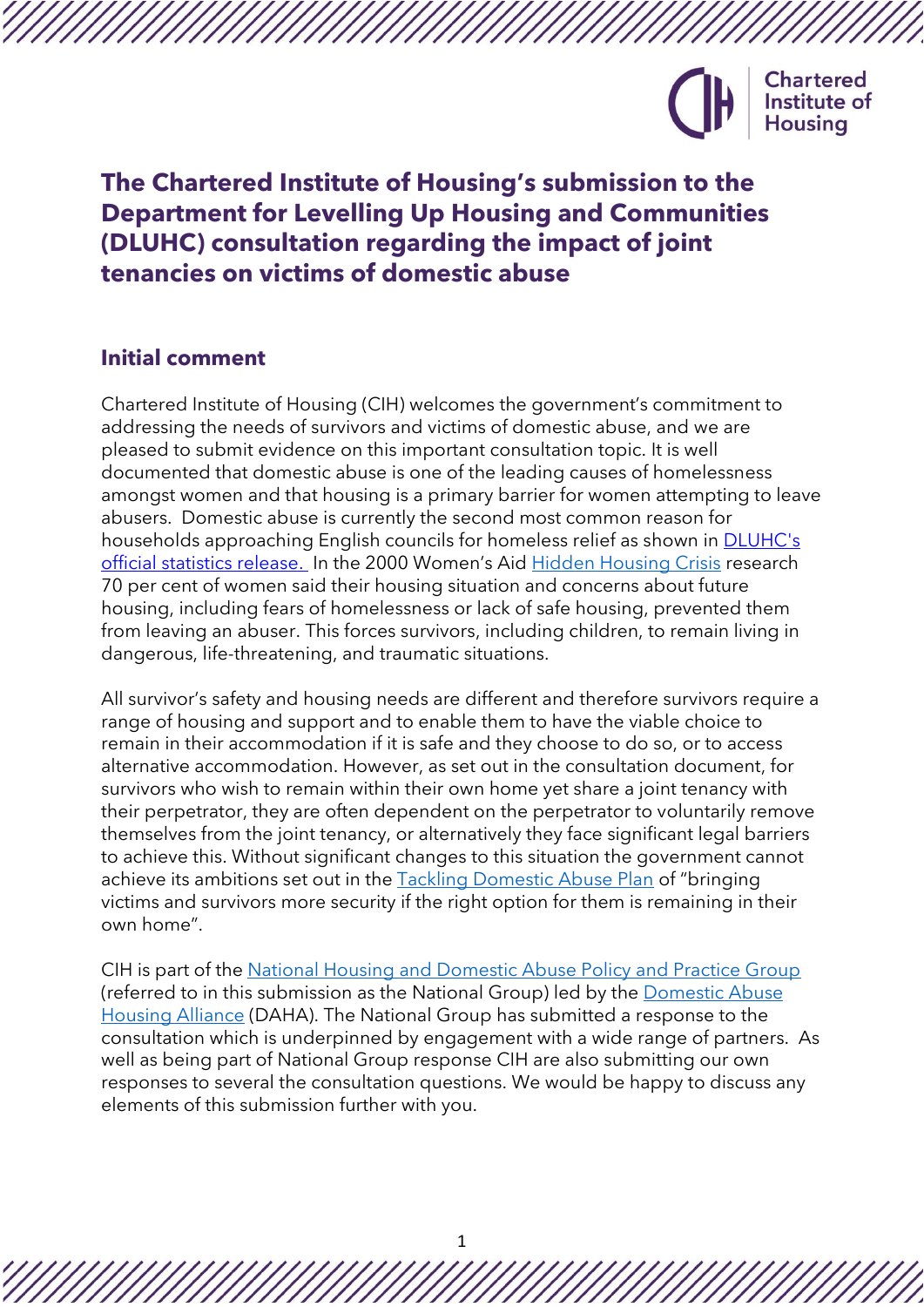

# **CIH response to consultation questions**

#### **Q1- Select the potion that applies to you**

• Professional in the housing sector

## **Q16- Do perpetrators of domestic abuse use the threat of terminating a joint tenancy as a form of abuse?**

Yes, we are aware that perpetrators of domestic abuse often use the threat of terminating a joint tenancy as a form of abuse (including post separation when the perpetrator has no longer lived in the property for a considerable amount of time). In a National Group survey of social housing providers conducted by for this consultation exercise, 82 per cent of respondents answered 'yes' when asked whether they were aware of perpetrators using a joint tenancy with a survivor as a form of abuse.

It is important to note however that the threat of ending a joint tenancy is not the only time that perpetrators may use a joint tenancy as a form of abuse. Perpetrators adding themselves as a tenant to a survivor's sole tenancy may also be a form of abuse in the first place. A perpetrator may manipulate or coerce survivors with sole tenancy to add them to the tenancy agreement. Once a joint tenant, a perpetrator can use this position as a form of ongoing economic abuse and coercive control which goes beyond and often starts before the threat to terminate the tenancy. This can include anti-social behaviour, rent arrears and damage where perpetrators use these behaviours to threaten survivors housing and financial security.

Housing providers need to be better equipped, supported and advised to identify and support survivors who share a joint tenancy with their abuser, and to offer practical support to reduce the impact of the abuse on the survivor's safety and housing security. To achieve this, DLUHC should advise that housing providers not only have clear domestic abuse policies and procedures in place on how they will respond to domestic abuse and its impact (as specified within the Social Housing White Paper) but also that housing providers equip their staff with the professional skills through training and professional development, to effectively identify and safely respond to both victims and perpetrators of domestic abuse. This training should be required across all housing teams, for staff who may deal with a survivor or perpetrator's housing needs. This should be in line with DLUHC's current guidance on tier one local authorities' new duty under Part 4 of the Domestic Abuse Act which advises that all local authorities and housing providers seek [DAHA accreditation.](https://www.dahalliance.org.uk/what-we-do/accreditation-for-housing-providers/) The standards set out through DAHA accreditation ensure that a housing provider can give a safe and robust response to domestic abuse which equips all staff with any contact with survivors and/or perpetrators, to identify and respond effectively to domestic abuse before it reaches a 'crisis point' when a survivor is at a significant risk of harm and homelessness.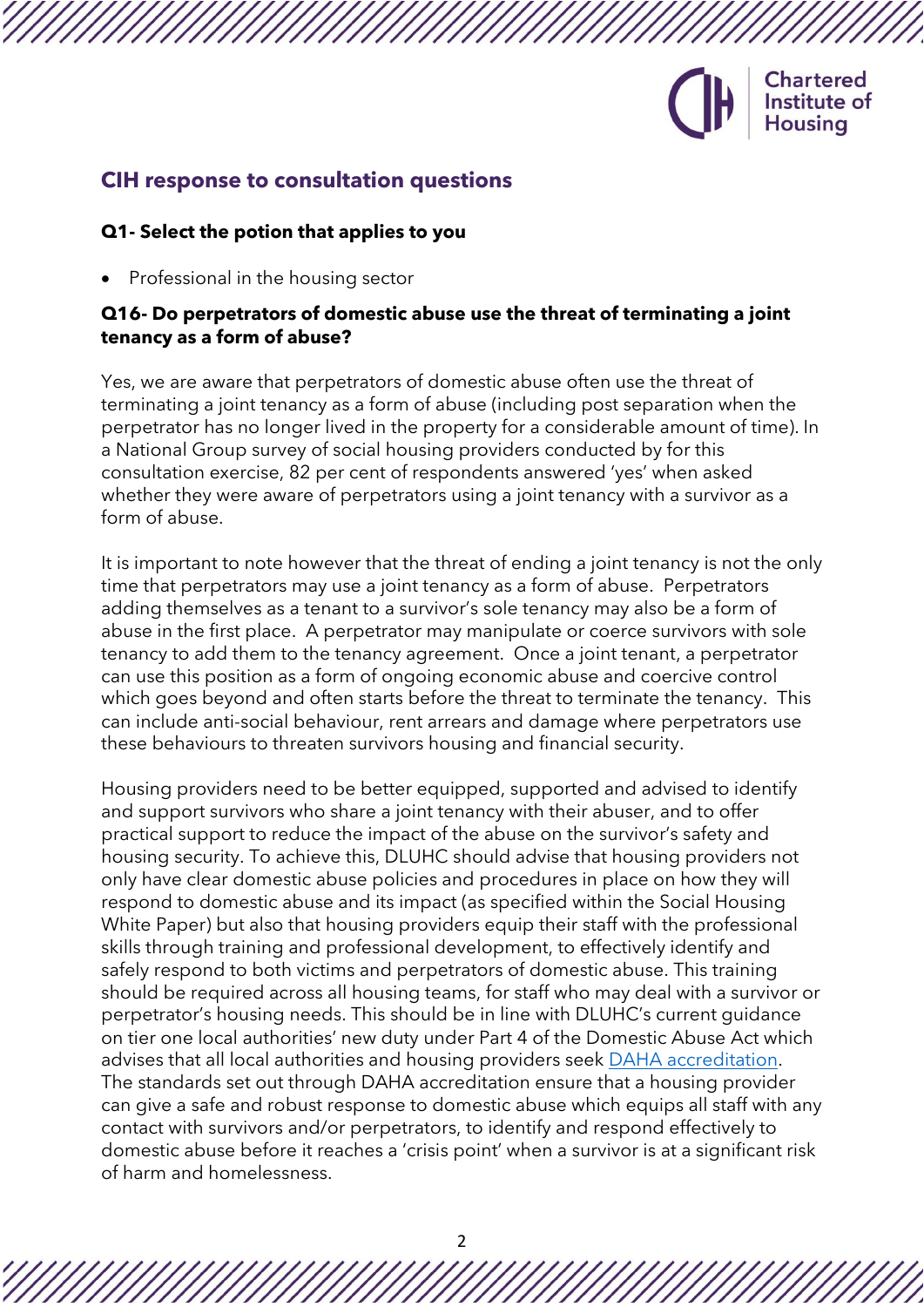

DLUHC should advise and guide housing providers to have robust procedures in place to safeguard against perpetrators adding themselves as a joint tenant as a form of abuse against victims of domestic abuse and other potentially vulnerable tenants. We do not advise that housing providers should take a 'zero tolerance approach' to adding tenants to an existing sole tenancy and should instead be led by the expressed wishes and needs of survivors on an individual basis.

## **Q17. How effective are the current means available to landlords to support victims in joint tenancies?**

We do not consider that the current means available to landlords to support victims in joint tenancies are effective - they do not offer safety or housing security to the survivor and are legally difficult to achieve in practice.

Ground 2A of the Housing Act (HA) 1985 can only be used in circumstances where the survivor has already fled the property, with no intention of returning, which means that it does not support the survivor to remain within her home and avoid homelessness, and in fact, is entirely dependent on the survivor fleeing. Even in cases where housing providers have attempted to evict a perpetrator based on ground 2A, the evidential threshold is burdensomely high, it can take many months to bring the case to court, and when it gets to court may still be unsuccessful.

As there is currently no ground in housing legislation that gives the social landlord the ability to gain possession in cases of domestic abuse where the survivor intends to return to the home, this leaves housing providers with the very limited and restricted options of creatively using other grounds for possession, usually under anti-social behaviour grounds such as Part 1, Anti-Social Behaviour Act 2014, Injunctions with Positive Requirements. This is problematic as the injunction was not designed to protect or support survivors or enable them to remain safely within their own home. This leaves survivors in a precarious position of being dependent on the housing provider to decide whether they will use an ASB order for this purpose. High burdens of proof being required, alongside using grounds that are not designed to respond to domestic abuse, leaves many housing providers feeling like they cannot take financial risk of seeking possession under these grounds. Even where the housing provider is willing to take this risk getting to court can take many months, long surpassing the window of opportunity offered through a temporary Occupation Order Part 4 Family Law Act 1996, Non-Molestation Order Part 4 Family Law Act 1996 or Domestic Violence Protection Order (which will eventually be replaced by DAPN/Os). Once finally in court there is no guarantee of success, in fact anecdotally we understand the chances of success are extremely low.

The consultation document also notes "where one joint tenant (e.g. the victim) has served valid notice to quit, and the landlord is made aware that there has been domestic abuse, the landlord has the option of a) allowing the victim joint tenant to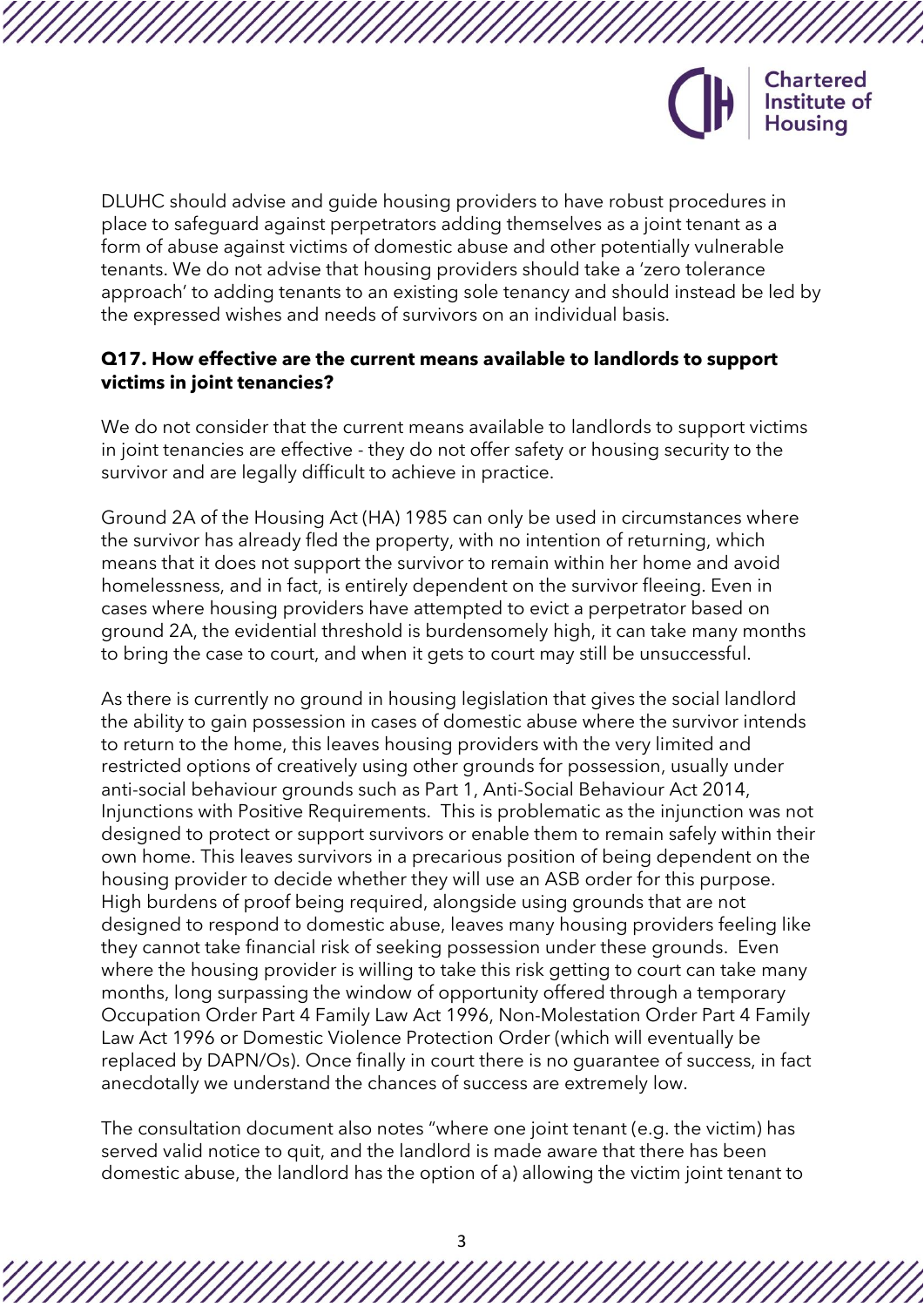

remain in/return to the property under the new tenancy agreement; or b) securing possession of the property and offering the victim joint tenant suitable alternative accommodation". We would suggest tenants are often not aware of their rights and their options to potentially give notice to quit without the consent of their other joint tenants. Survivors of domestic abuse are additionally trying to survive in dangerous and uncertain circumstances, experiencing various forms of ongoing trauma, and may be fearful of the repercussions of serving a notice to quit on their abuser, particularly if they are unable to access adequate safety measures and support while the perpetrator remains in the property. Housing providers as landlords also face a difficult situation here in advising a tenant to end their tenancy, particularly, advising one tenant to give notice to quit without the consent or knowledge of the other tenant. Not only do they need to consider the risk implications for the survivor, but also the implications for them as a landlord who must be seen as fair and impartial in their treatment of all tenants, and not seen to advise tenants to (intentionally) place themselves or others at risk of homelessness.

#### **Q19: Please provide your views on how successfully the law on joint tenancies functions to enable victims to transfer such tenancies into their own name.**

There is currently no specific legal mechanism to enable social housing providers to support survivors to stay in their homes and transfer a joint tenancy into their name. The legal options available to survivors via the Matrimonial Causes Act (MCA), Family Law Act (FLA), and the Children Act (CA), to have perpetrators permanently removed from a joint tenancy are all expensive, burdensome to the survivor, lengthy, and were not designed for the purpose of enabling survivors of domestic abuse to achieve a transfer of tenancy – nor do they guarantee this as an outcome.

Those with children can bring an application under Section 1 of the Children Act based on providing a home for the child. However, a transfer of tenancy via these legal pathways may take up to two years, which would conclude long after the protection granted via Occupation Order or Non-Molestation Order, meaning the perpetrator could reclaim their rights to the home or end the tenancy without the survivor's consent or knowledge. In cases where the survivor must access alternative interim accommodation during this period, this can leave the survivor homeless for up to two years, with no guarantee that a transfer of tenancy will be granted at the end of these lengthy proceedings. Additionally, the decision regarding how to use these legal pathways requires the expert advice of a family lawyer, which is extremely costly. As the 2021 [Denied Justice](https://survivingeconomicabuse.org/wp-content/uploads/2021/10/Denied-justice-October-2021.pdf) by Surviving Economic Abuse and other research demonstrated, many survivors are unable to satisfy the legal aid means test despite being unable to afford legal representation. This results in many survivors choosing not to proceed with protective order applications or having to represent themselves against the perpetrator.

As an alternative, Women's Aid, Standing Together and the Domestic Abuse Housing Alliance (DAHA) worked closely with legal experts Giles Peaker, Justin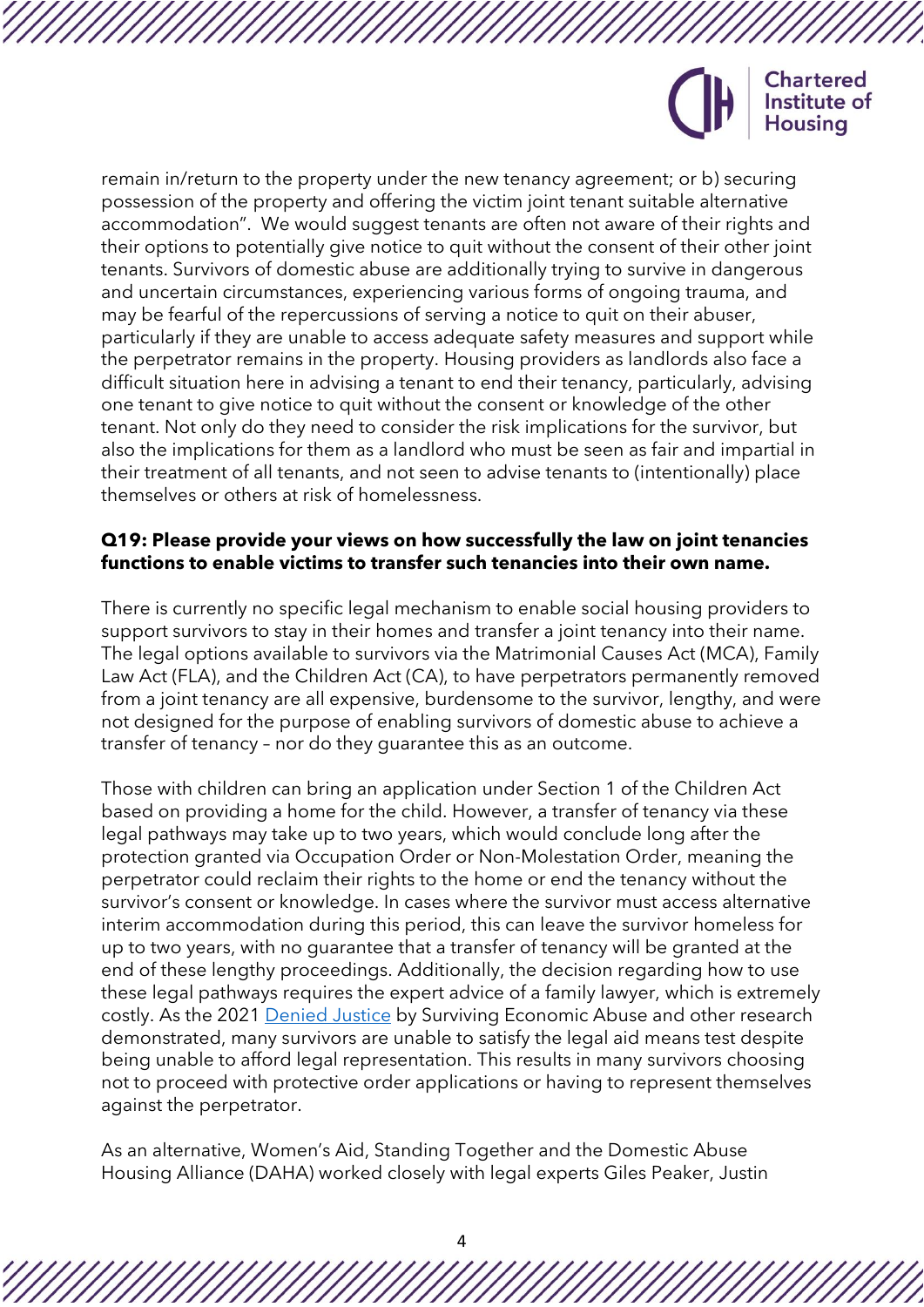

Bates, and Jenny Beck during the progression of the Domestic Abuse Act to develop a simplified legal mechanism for the transfer of a tenancy in the family court if a survivor of domestic abuse shares a joint secure or social tenancy with the perpetrator. Our recommendation is the government reconsider these proposals (as detailed in National Group consultation response). This proposed legal mechanism was developed to provide survivors of domestic abuse with a simplified legal route for the transfer of a joint social tenancy, shared between a perpetrator and a survivor, into a sole social tenancy in the name of the survivor. It was developed to complement much needed changes to Domestic Abuse Protection Notices (DAPNs) and Domestic Abuse Protection Orders (DAPOs) through the DA Act 2021 to make it easier to remove perpetrators from shared homes temporarily. This means that once the temporary order inevitably ends the perpetrator cannot return to the shared tenancy and place survivors and children at risk of harm and homelessness.

As a broader point, CIH believe that in the longer-term government should look to undertake a more comprehensive overhaul of tenancy law to make it easier to use and understand. In Wales new provisions will come into force in July this year based on a new legal framework developed by the Law Commission; the foundation of which were the Law Commission's Renting Homes Final Report (2006) and Draft Bill. CIH believes that this should be something that the government also considers for England. More details on this can be found in CIH's [consultation response](https://www.cih.org/publications/cih-response-to-mhclgs-a-new-deal-for-renting-consultation)  [submission to the New Deal for Renting f](https://www.cih.org/publications/cih-response-to-mhclgs-a-new-deal-for-renting-consultation)rom 2019.

#### **Q21: Please provide your views on how successfully temporary injunctions work to enable victims to prevent perpetrators from serving a notice to quit.**

Temporary injunctions are by their very nature only temporary measures which exclude the perpetrator from the family home for a brief period, usually within 6-12 months. After this the perpetrator can reclaim their rights to the family home, including returning to the property. While we support temporary measures to exclude the perpetrator from the survivor's home, and in some cases survivors do not require further permanent measures to remove the perpetrator from the tenancy, it is still only a temporary measure that still requires the survivor to take significant legal actions to permanently remove the perpetrator from the property via the Matrimonial Clauses Act, Family Law Act, or the Children Act, which has its own set of barriers as set out in our response to question 19.

Temporary orders, such as Non-Molestation Orders, also do not automatically prohibit the perpetrator from serving notice to quit on the tenancy, and survivors must seek costly and time consuming additional legal measures to prohibit the perpetrator from giving notice. An additional barrier specific to these temporary legal measures is that the balance of harm test can, and often does, favour the perpetrator, particularly where there is a risk that the perpetrator will become homeless if excluded from the family home.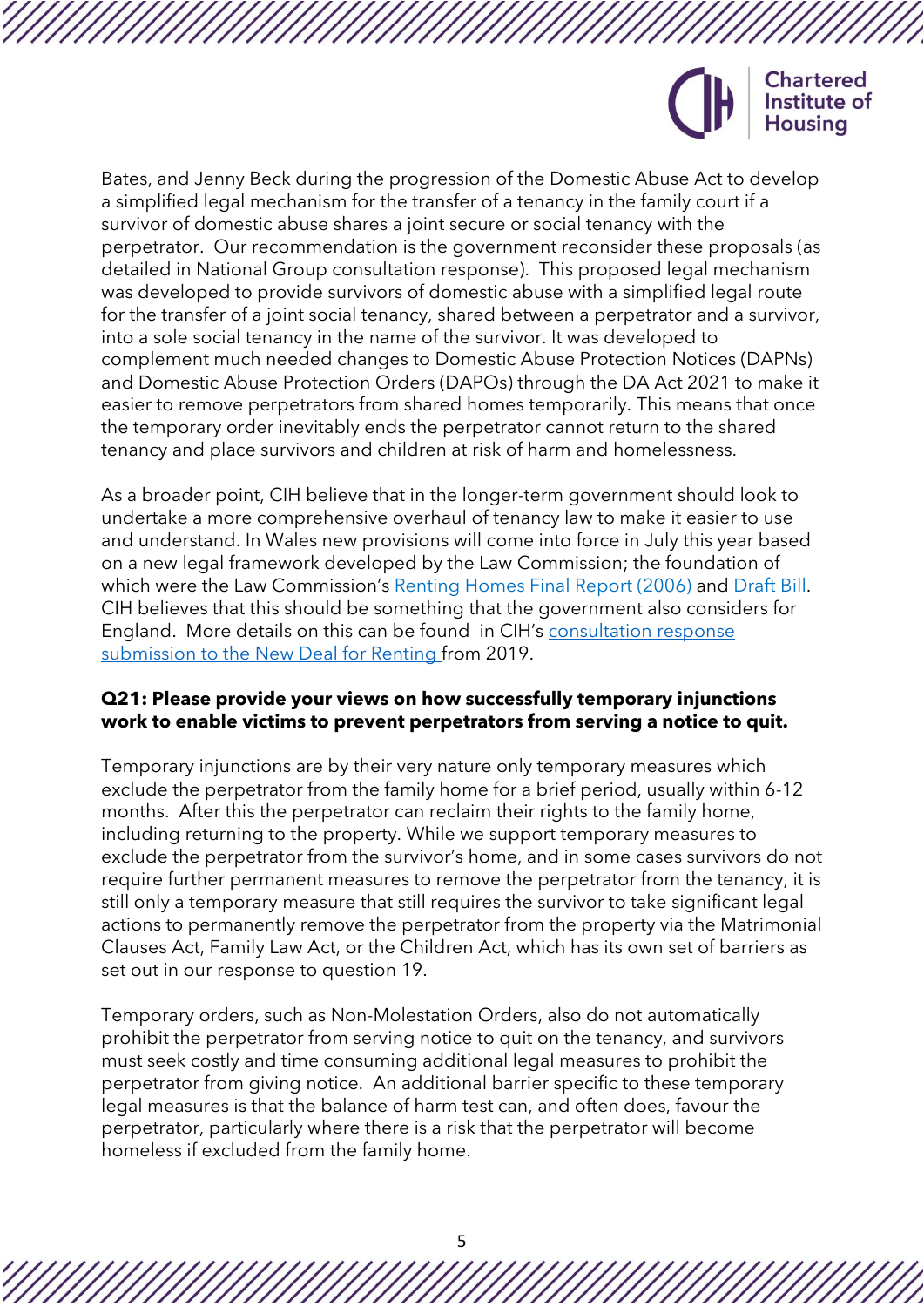

Where survivors have successfully obtained temporary measures, both survivors and the housing professionals are dependent on police partners to pursue breaches of these orders, particularly where the perpetrator may refuse to leave the family home. This can be especially difficult with Occupation Orders which may have a power of arrest attached, as breach of these orders is not a criminal offence. Due to this concern, as a precaution, survivors are often incentivised to seek temporary or interim accommodation while efforts are made to seek the order and/or remove the perpetrator from the home. By offering the survivor alternative accommodation in these cases, it can influence judicial decisions to allow the perpetrator to remain in the home as he alternatively would be seen as intentionally homeless and not in priority need compared to the survivor who may have already accessed alternative accommodation. This does not in practice enable a survivor to stay safely within their own home.

The barriers encountered by survivors of domestic abuse to use the current temporary legal remedies are also impacted by the legal aid means tests which leaves many survivors unable to afford legal actions to protect themselves from the perpetrator. As noted in answer to question 19, research by Surviving Economic Abuse and others demonstrates that many survivors are unable to satisfy the legal aid means test despite being unable to afford legal representation. Despite the existence of the 'domestic abuse waiver' that applies to the legal aid means test in applications for injunctions, [research](https://www.lawsociety.org.uk/en/topics/research/impact-of-legal-aid-thresholds-for-victims-of-domestic-violence) commissioned by the Law Society in 2019 found that 20 per cent of victim-survivors who were eligible for an injunction could not proceed with the application as they could not afford the contributions that were required with the waiver.

Additionally, survivors who need to leave their perpetrator while also remaining within the family home will encounter additional economic difficulties, particularly in the context of economic abuse, that may have left a survivor economically dependent on their perpetrator, or when a perpetrator has accrued significant debts and arrears for which the survivor is jointly and severely liable. A survivor's level of access to economic resources can make a great difference to the process of leaving an abuser, as outlined in the Women's Aid [Economics of Abuse r](https://www.womensaid.org.uk/wp-content/uploads/2019/12/Economics-of-Abuse-Report-2019.pdf)eport. Survivors often face a stark choice between safety and poverty. A situation which is only likely to get worse with the current soaring cost of living and welfare policies which do not provide adequate protection for the most vulnerable. There are many 'gaps' in the benefits safety net, some of them so big they may even deter survivors from escaping abuse. The two most obvious are the benefit cap and payment of universal credit into a single bank account. It seems perverse that the rules should penalise survivors for circumstances not of their own making. Analysis in the [Benefits Cap and](https://england.shelter.org.uk/professional_resources/policy_and_research/policy_library/joint_briefing_with_womens_aid_the_benefit_cap_and_domestic_abuse_)  [Domestic Abuse Briefing](https://england.shelter.org.uk/professional_resources/policy_and_research/policy_library/joint_briefing_with_womens_aid_the_benefit_cap_and_domestic_abuse_) by Shelter and Women's Aid in 2021 shows that the cap has caused hardship, destitution and homelessness and has had a disproportionate impact on women and children experiencing domestic abuse. The Government should award an exemption for survivors of domestic abuse. An exemption of just a year would provide enough time for someone to adjust to changes in circumstance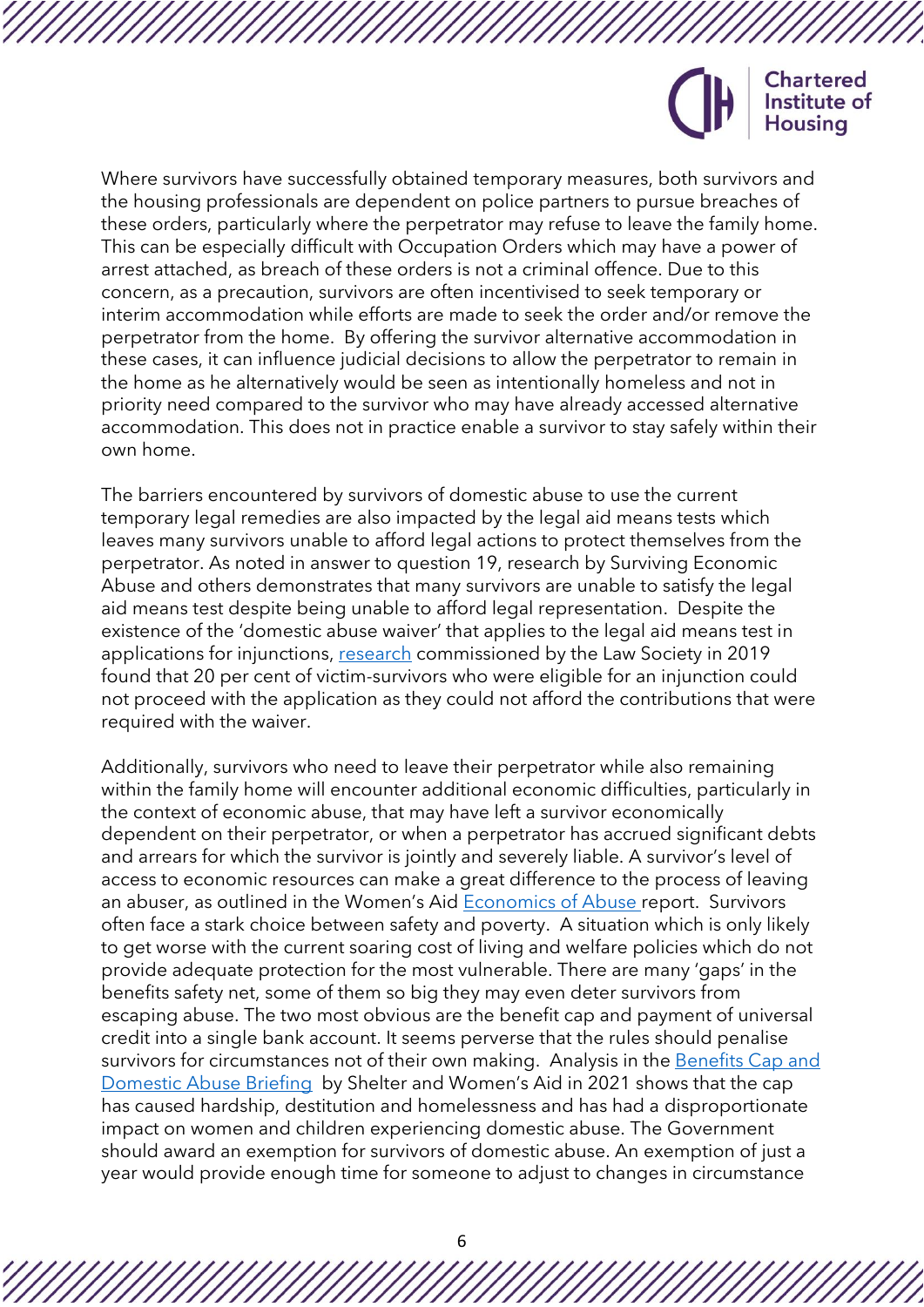

after escaping an abuser, and allow survivors a period of transition, free of the cap. We would like to draw government's attention a briefing paper and [a proposed](https://www.cih.org/publications/the-domestic-abuse-bill-and-the-benefit-cap-a-briefing-for-mps) [amendment](https://www.cih.org/publications/the-domestic-abuse-bill-and-the-benefit-cap-a-briefing-for-mps) which CIH suggested in 2020, designed to introduce a new exception from the cap for domestic abuse survivors . Without exemption from the cap other measures in the welfare system that are designed to help domestic abuse survivors (notably the temporary absence and two homes rules) are rendered ineffective.

In practice, survivors will only be able to use temporary legal measures to suspend a perpetrator's rights to the property if significant changes are made to ensure these measures are useable and accessible, including:

- Through the piloting and roll-out of Domestic Abuse Protection Notices & Orders (DAPN/Os), there must be evidence of an even balance of harm test between the victim and the perpetrator, which does not equate the perpetrator's homelessness to the survivor's, including their children's, risk of both homelessness and the harm. Within the balance of harm, the children must also be considered victims of domestic abuse, who will be impacted by the decision for the perpetrator to remain within the property.
- Judges should be required to grant a DAPO in its fullest form to remove the perpetrator from the home, and not any other version of measures that allows the perpetrator to remain within the property, which places the survivors, including children, at an ongoing risk of harm and homelessness.
- There must be an automatic provision that the perpetrator cannot give notice to end the tenancy while the order is in effect, and that where the perpetrator does breach the order to give notice, this does not take affect even if the landlord has accepted the perpetrator's notice to quit.
- Once a temporary order is in place suspending the perpetrator's rights to the home, survivors and/or housing providers must be able to access new legal mechanisms (as outlined below) that have been specifically designed to remove the perpetrator quickly and effectively from the tenancy, if it is safe, affordable and the survivor wishes to maintain the tenancy and remain within the family home.
- Judiciary professionals are required to have domestic abuse training delivered by domestic abuse specialists, which includes an understanding of coercive and controlling behaviour, the gendered nature of domestic abuse, counter allegations, and the short and long-term impact of domestic abuse on survivors' including children's - safety and security, and how DAPN/Os should be used and enforced, particularly in cases where they will temporarily remove the perpetrator from the shared home with the survivor.

We welcome the Ministry of Justice's forthcoming review of the means test for legal aid which will specifically consider the experiences of survivors of domestic abuse.